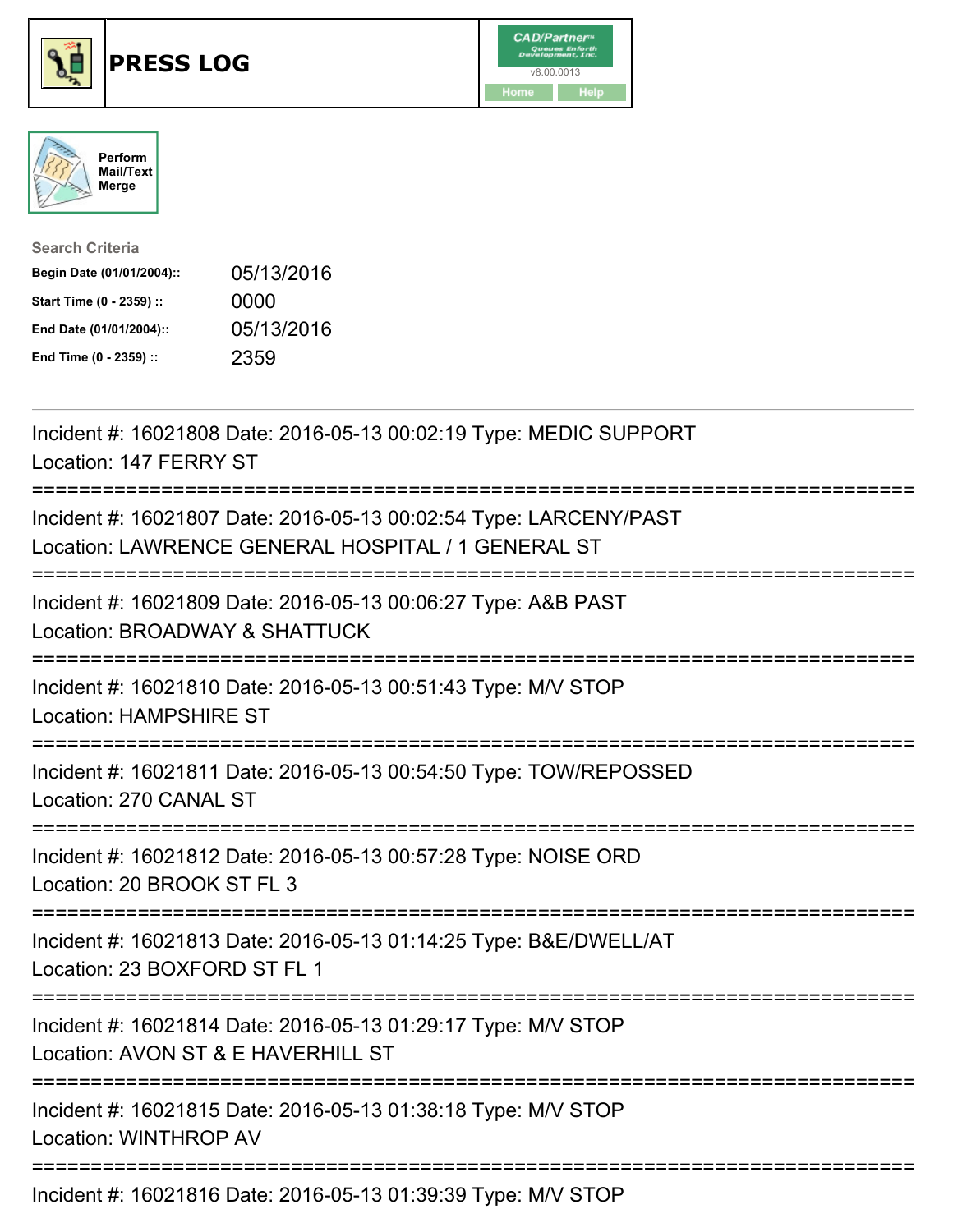Location: BYRON AV

=========================================================================== Incident #: 16021817 Date: 2016-05-13 01:41:23 Type: M/V STOP Location: COMMON ST & JACKSON ST =========================================================================== Incident #: 16021818 Date: 2016-05-13 01:43:29 Type: M/V STOP Location: JACKSON ST & S UNION ST =========================================================================== Incident #: 16021820 Date: 2016-05-13 01:44:41 Type: B&E/PAST Location: BARBER SHOP / 326 LAWRENCE ST =========================================================================== Incident #: 16021819 Date: 2016-05-13 01:46:27 Type: M/V STOP Location: AVON ST & JACKSON ST =========================================================================== Incident #: 16021821 Date: 2016-05-13 01:51:17 Type: M/V STOP Location: VALLEY ST =========================================================================== Incident #: 16021822 Date: 2016-05-13 02:11:12 Type: SUS PERS/MV Location: MCDONALDS / 50 BROADWAY =========================================================================== Incident #: 16021824 Date: 2016-05-13 02:11:57 Type: B&E/DWELL/AT Location: DUNKIN DONUTS / 104 MARSTON ST =========================================================================== Incident #: 16021823 Date: 2016-05-13 02:12:43 Type: BUILDING CHK Location: SEVEN ELEVEN / 99 HAMPSHIRE ST =========================================================================== Incident #: 16021825 Date: 2016-05-13 02:23:50 Type: ALARMS Location: MUSIC AUTO / 39 WINTER ST =========================================================================== Incident #: 16021826 Date: 2016-05-13 02:25:47 Type: BUILDING CHK Location: GOODYEAR AUTO SERVICE / 291 BROADWAY =========================================================================== Incident #: 16021827 Date: 2016-05-13 03:34:00 Type: BUILDING CHK Location: NEW BLACK LACE / 8 S BROADWAY =========================================================================== Incident #: 16021828 Date: 2016-05-13 03:35:12 Type: BUILDING CHK Location: GEORGE'S BARBER SHOP / 606 ANDOVER ST =========================================================================== Incident #: 16021829 Date: 2016-05-13 03:35:56 Type: BUILDING CHK Location: NORTHERN ESSEX COMMUNITY COLLE / 45 FRANKLIN ST ===========================================================================

Incident #: 16021832 Date: 2016-05-13 03:37:50 Type: M/V STOP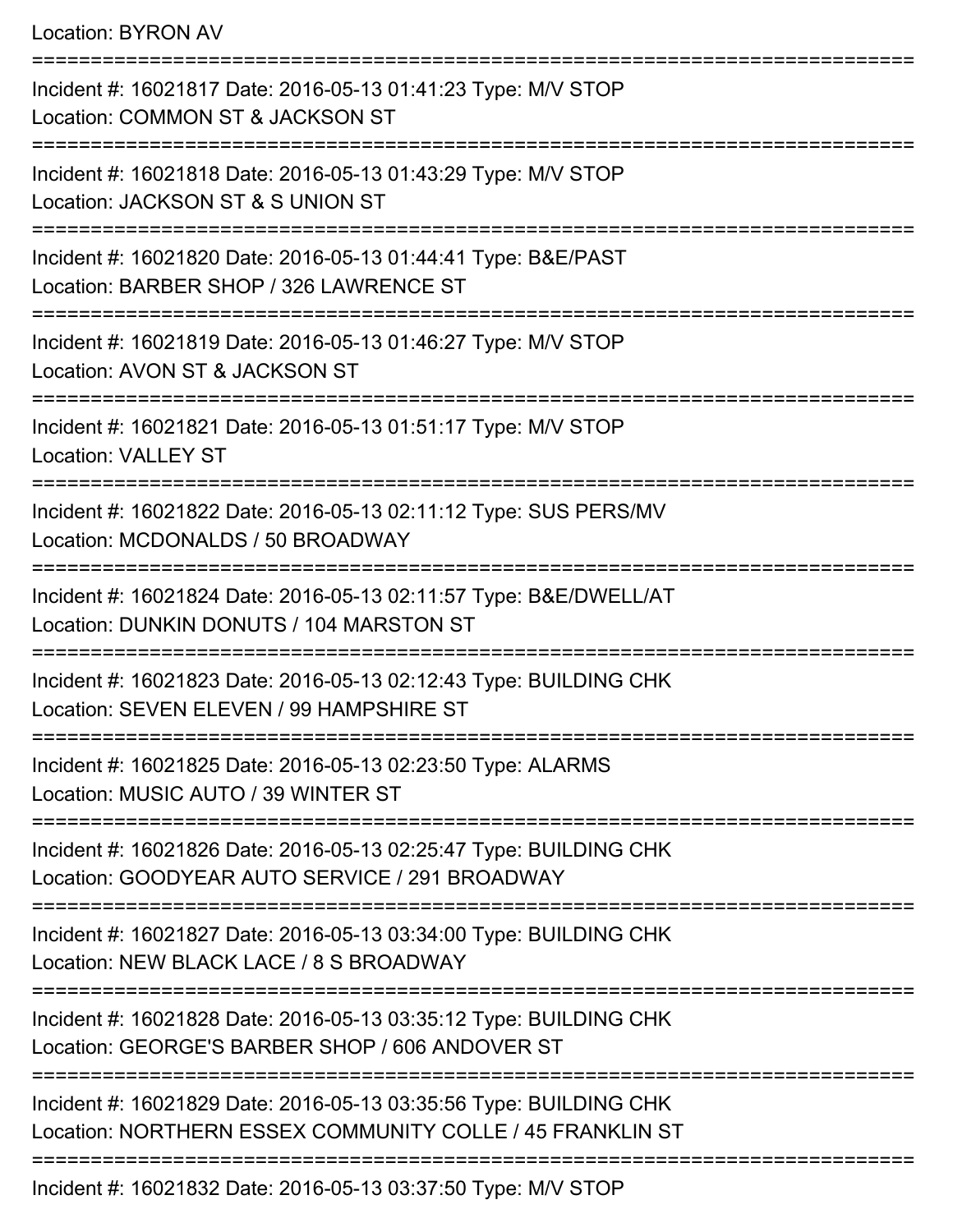| Incident #: 16021830 Date: 2016-05-13 03:38:33 Type: BUILDING CHK<br>Location: CASTILLO INSURANCE / 86 BROADWAY |
|-----------------------------------------------------------------------------------------------------------------|
| Incident #: 16021831 Date: 2016-05-13 03:39:10 Type: BUILDING CHK<br>Location: 260 PARK ST                      |
| Incident #: 16021833 Date: 2016-05-13 03:54:32 Type: MAN DOWN<br>Location: BROADWAY & LOWELL ST                 |
| Incident #: 16021834 Date: 2016-05-13 04:06:04 Type: M/V STOP<br>Location: AMESBURY ST & CANAL ST               |
| Incident #: 16021835 Date: 2016-05-13 04:06:49 Type: BUILDING CHK<br>Location: 399 CANAL ST                     |
| Incident #: 16021836 Date: 2016-05-13 04:40:47 Type: B&E/MV/PAST<br>Location: 54 EXETER ST                      |
| Incident #: 16021837 Date: 2016-05-13 06:10:45 Type: DEATH SUDDEN<br>Location: 11 SUMMER ST #NC09               |
| Incident #: 16021838 Date: 2016-05-13 06:23:22 Type: B&E/MV/PAST<br>Location: 43 MORTON ST                      |
| Incident #: 16021839 Date: 2016-05-13 06:56:49 Type: SUS PERS/MV<br>Location: 12 JACKSON ST                     |
| Incident #: 16021840 Date: 2016-05-13 07:12:32 Type: ABAND MV<br>Location: BRUCE ST & CORNISH ST                |
| Incident #: 16021841 Date: 2016-05-13 07:18:27 Type: CLOSE STREET<br>Location: S UNION ST & WINTHROP AV         |
| Incident #: 16021842 Date: 2016-05-13 07:20:01 Type: M/V STOP<br>Location: S BROADWAY & SHATTUCK ST             |
| Incident #: 16021843 Date: 2016-05-13 07:23:38 Type: M/V STOP<br>Location: MERRIMACK ST & RTE 495               |
| Incident #: 16021844 Date: 2016-05-13 07:30:18 Type: AUTO ACC/PI                                                |

 $L = L L L L L L L L L F$  IA OIZOONI OT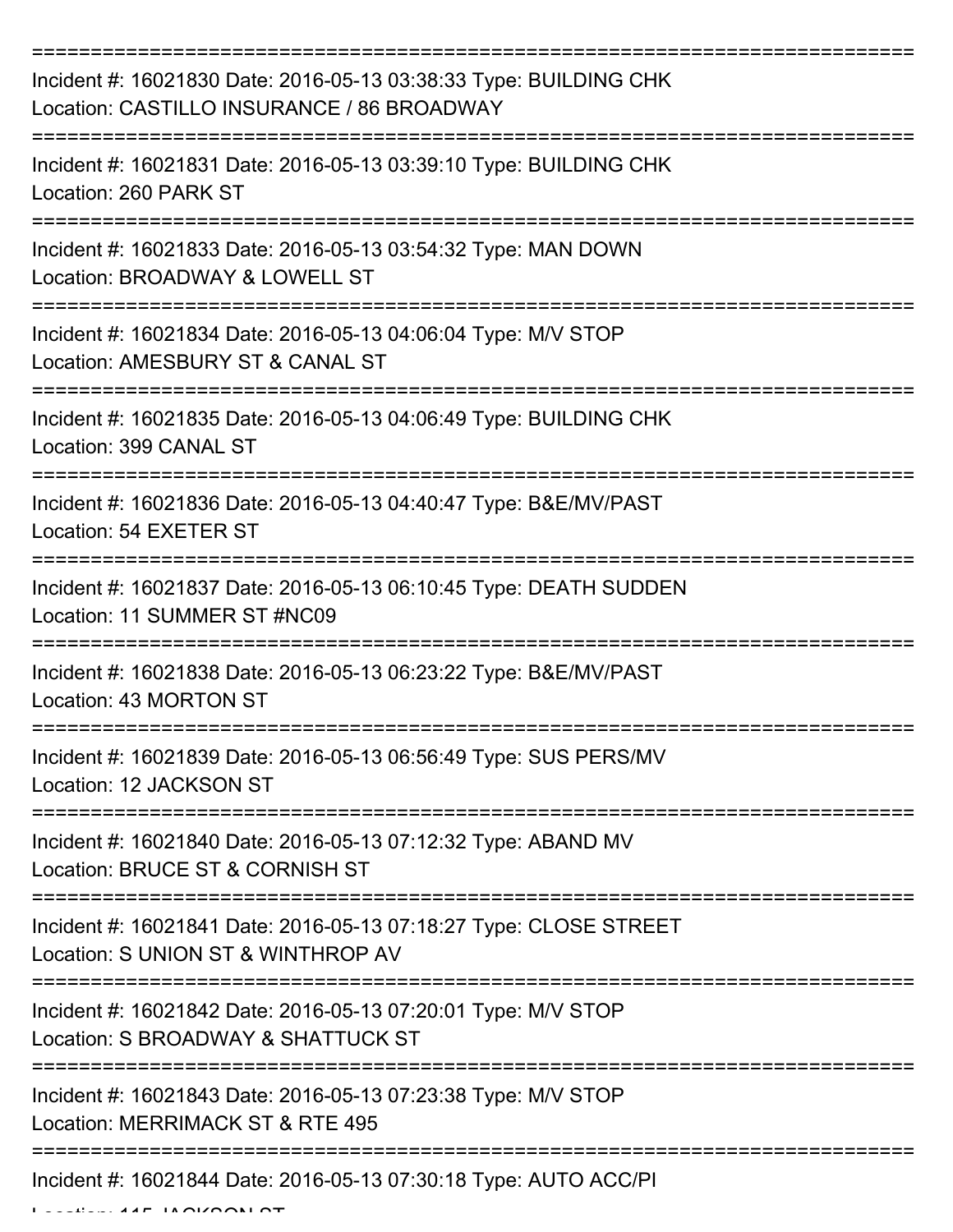| Incident #: 16021845 Date: 2016-05-13 07:30:40 Type: ABAND MV<br>Location: 40 WILLOW ST                                                          |
|--------------------------------------------------------------------------------------------------------------------------------------------------|
| Incident #: 16021846 Date: 2016-05-13 07:35:43 Type: MEDIC SUPPORT<br>Location: KRONOS HEALTH / 360 MERRIMACK ST                                 |
| Incident #: 16021847 Date: 2016-05-13 07:46:09 Type: CLOSE STREET<br><b>Location: UNION ST</b>                                                   |
| Incident #: 16021848 Date: 2016-05-13 07:59:18 Type: B&E/PAST<br>Location: 1 BIRCH ST                                                            |
| Incident #: 16021849 Date: 2016-05-13 08:09:12 Type: CLOSE STREET<br>Location: KENT ST & S UNION ST                                              |
| =================================<br>Incident #: 16021850 Date: 2016-05-13 08:13:10 Type: INVEST CONT<br>Location: BARBER SHOP / 326 LAWRENCE ST |
| Incident #: 16021851 Date: 2016-05-13 08:13:52 Type: M/V STOP<br>Location: PARK ST & WILLOW ST<br>:===========                                   |
| Incident #: 16021852 Date: 2016-05-13 08:31:27 Type: THREATS<br>Location: ARLINGTON SCHOOL / 150 ARLINGTON ST                                    |
| Incident #: 16021853 Date: 2016-05-13 08:32:49 Type: CLOSE STREET<br>Location: LAWRENCE ST & MYRTLE ST                                           |
| Incident #: 16021855 Date: 2016-05-13 08:38:07 Type: B&E/MV/PAST<br>Location: 110 NEWTON ST                                                      |
| Incident #: 16021854 Date: 2016-05-13 08:40:44 Type: SUS PERS/MV<br>Location: 72 LYNN ST                                                         |
| Incident #: 16021856 Date: 2016-05-13 08:41:59 Type: ALARMS<br>Location: JANET KNIGHT HIDALGO / 59 ESSEX ST                                      |
| Incident #: 16021857 Date: 2016-05-13 08:48:07 Type: CK WELL BEING<br>Location: 295 JACKSON ST #1                                                |
| Incident #: 16021858 Date: 2016-05-13 08:52:39 Type: B&E/MV/PAST                                                                                 |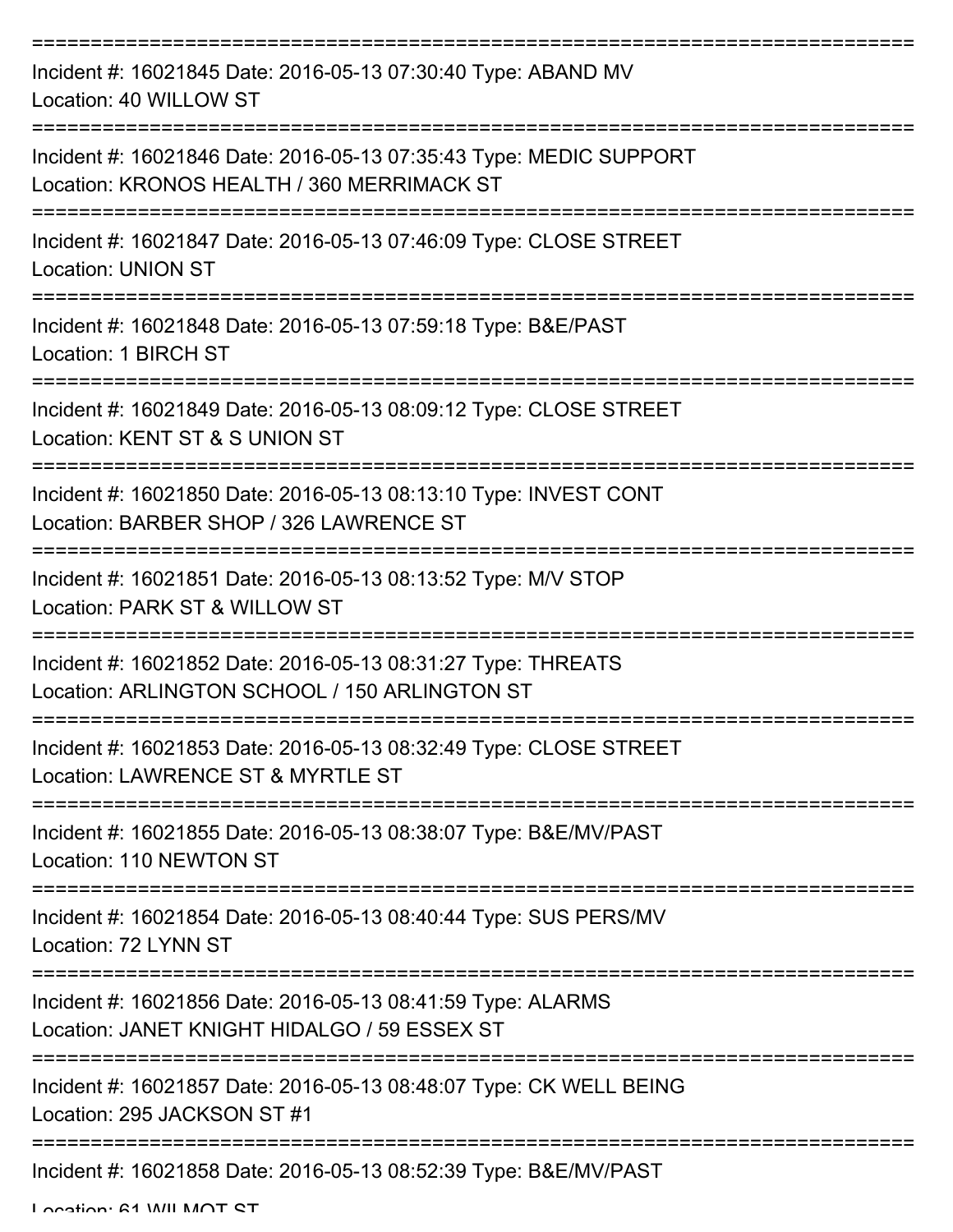| Incident #: 16021859 Date: 2016-05-13 09:06:52 Type: ALARM/BURG<br>Location: BOYS AND GIRLS CLUB / 136 WATER STREET                                  |
|------------------------------------------------------------------------------------------------------------------------------------------------------|
| Incident #: 16021860 Date: 2016-05-13 09:15:11 Type: M/V STOP<br>Location: HAMPSHIRE ST & LOWELL ST                                                  |
| Incident #: 16021861 Date: 2016-05-13 09:24:18 Type: MAL DAMAGE<br>Location: FLOW WINE AND BEER / 349 LAWRENCE ST                                    |
| Incident #: 16021862 Date: 2016-05-13 09:27:07 Type: ALARM/BURG<br>Location: 26 WOODLAND CT                                                          |
| Incident #: 16021863 Date: 2016-05-13 09:30:00 Type: ROBBERY ARMED<br>Location: 335 SALEM ST #B                                                      |
| Incident #: 16021864 Date: 2016-05-13 09:40:42 Type: INVEST CONT<br>Location: 263 PARK ST                                                            |
| Incident #: 16021865 Date: 2016-05-13 09:46:27 Type: DISTURBANCE<br>Location: 11 DIAMOND ST                                                          |
| Incident #: 16021866 Date: 2016-05-13 09:51:06 Type: NOTIFICATION<br>Location: 245 BAILEY ST FL 2                                                    |
| Incident #: 16021867 Date: 2016-05-13 09:58:17 Type: GENERAL SERV<br><b>Location: CASTLE ST</b>                                                      |
| :===================<br>______________________<br>Incident #: 16021868 Date: 2016-05-13 09:59:10 Type: M/V STOP<br>Location: FRANKLIN ST & LOWELL ST |
| Incident #: 16021869 Date: 2016-05-13 10:02:21 Type: SUS PERS/MV<br>Location: 142 FRANKLIN ST                                                        |
| Incident #: 16021870 Date: 2016-05-13 10:15:12 Type: UNWANTEDGUEST<br>Location: 264 S UNION ST                                                       |
| Incident #: 16021871 Date: 2016-05-13 10:15:32 Type: SEX OFF. PAST<br>Location: 30 EXCHANGE ST #1                                                    |
| Incident #: 16021872 Date: 2016-05-13 10:30:45 Type: M/V STOP<br>Location: 198 BROADWAY                                                              |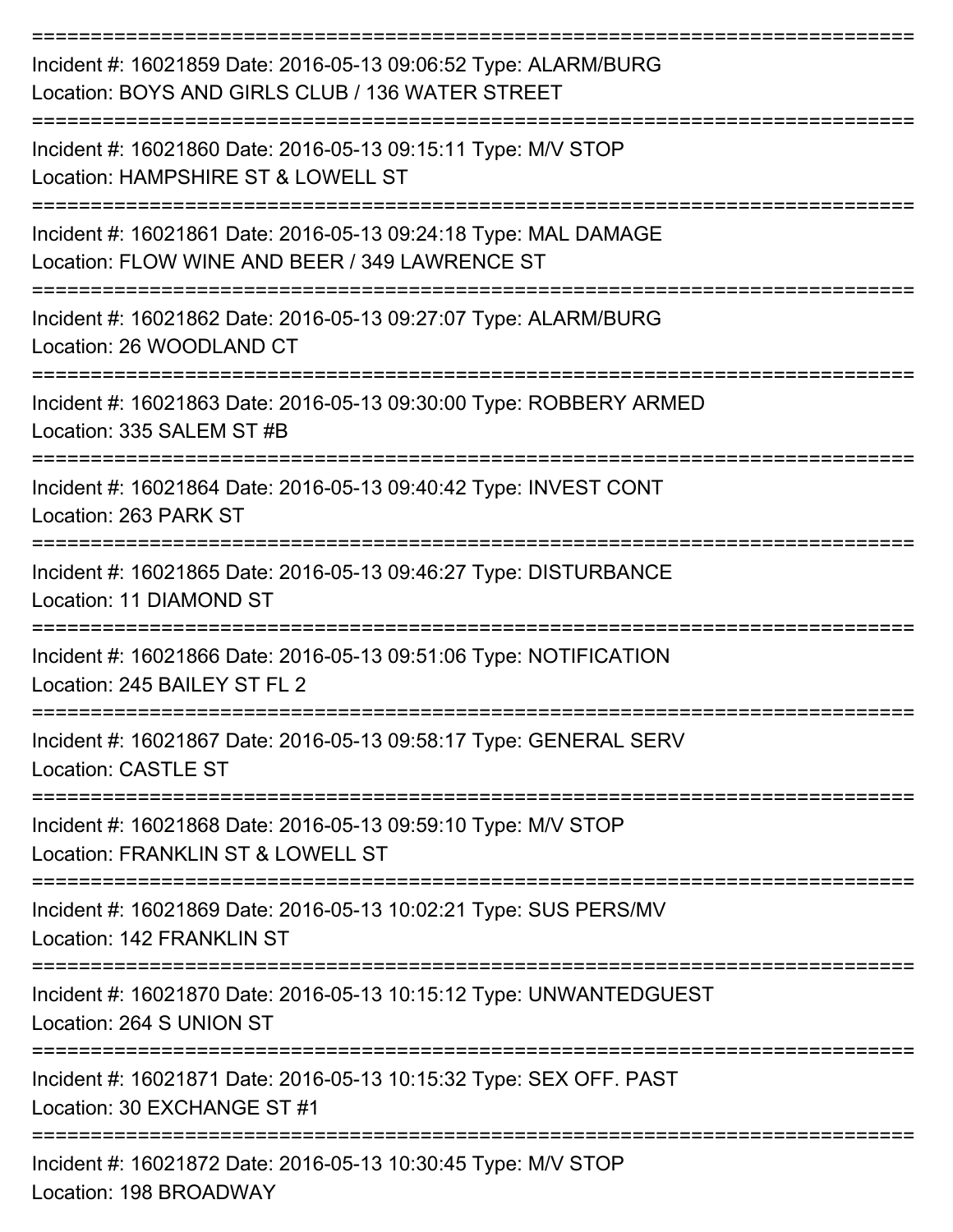| Incident #: 16021873 Date: 2016-05-13 10:34:43 Type: M/V STOP<br>Location: BROADWAY & LOWELL ST                                           |
|-------------------------------------------------------------------------------------------------------------------------------------------|
| .===============================<br>Incident #: 16021874 Date: 2016-05-13 10:35:50 Type: M/V STOP<br>Location: EVERETT ST & PACKARD ST    |
| Incident #: 16021875 Date: 2016-05-13 10:37:18 Type: SUS PERS/MV<br>Location: COMMON / null<br>=============================              |
| Incident #: 16021876 Date: 2016-05-13 10:50:37 Type: MAL DAMAGE<br>Location: 79 PHILLIPS ST<br>=================<br>--------------------- |
| Incident #: 16021877 Date: 2016-05-13 10:51:52 Type: MEDIC SUPPORT<br>Location: 99 BRADFORD ST                                            |
| Incident #: 16021878 Date: 2016-05-13 10:54:21 Type: KEEP PEACE<br>Location: 233 JACKSON ST                                               |
| Incident #: 16021879 Date: 2016-05-13 11:00:13 Type: SUS PERS/MV<br>Location: RIVERFRONT PARK / EVERTT & SANBORN                          |
| Incident #: 16021880 Date: 2016-05-13 11:08:41 Type: SUS PERS/MV<br>Location: 109 MAY ST                                                  |
| Incident #: 16021881 Date: 2016-05-13 11:11:14 Type: MAN DOWN<br>Location: BROADWAY & COMMON ST                                           |
| Incident #: 16021882 Date: 2016-05-13 11:11:54 Type: GENERAL SERV<br>Location: 20 KNOX ST FL 1                                            |
| Incident #: 16021883 Date: 2016-05-13 11:13:39 Type: ASSIST FIRE<br>Location: 277 BROADWAY                                                |
| Incident #: 16021884 Date: 2016-05-13 11:16:35 Type: SUS PERS/MV<br>Location: 205 BROADWAY                                                |
| Incident #: 16021885 Date: 2016-05-13 11:18:11 Type: INVEST CONT<br>Location: 2 FERGUSON ST                                               |
| Incident #: 16021886 Date: 2016-05-13 11:18:33 Type: INVESTIGATION<br>Location: 47 WEST ST                                                |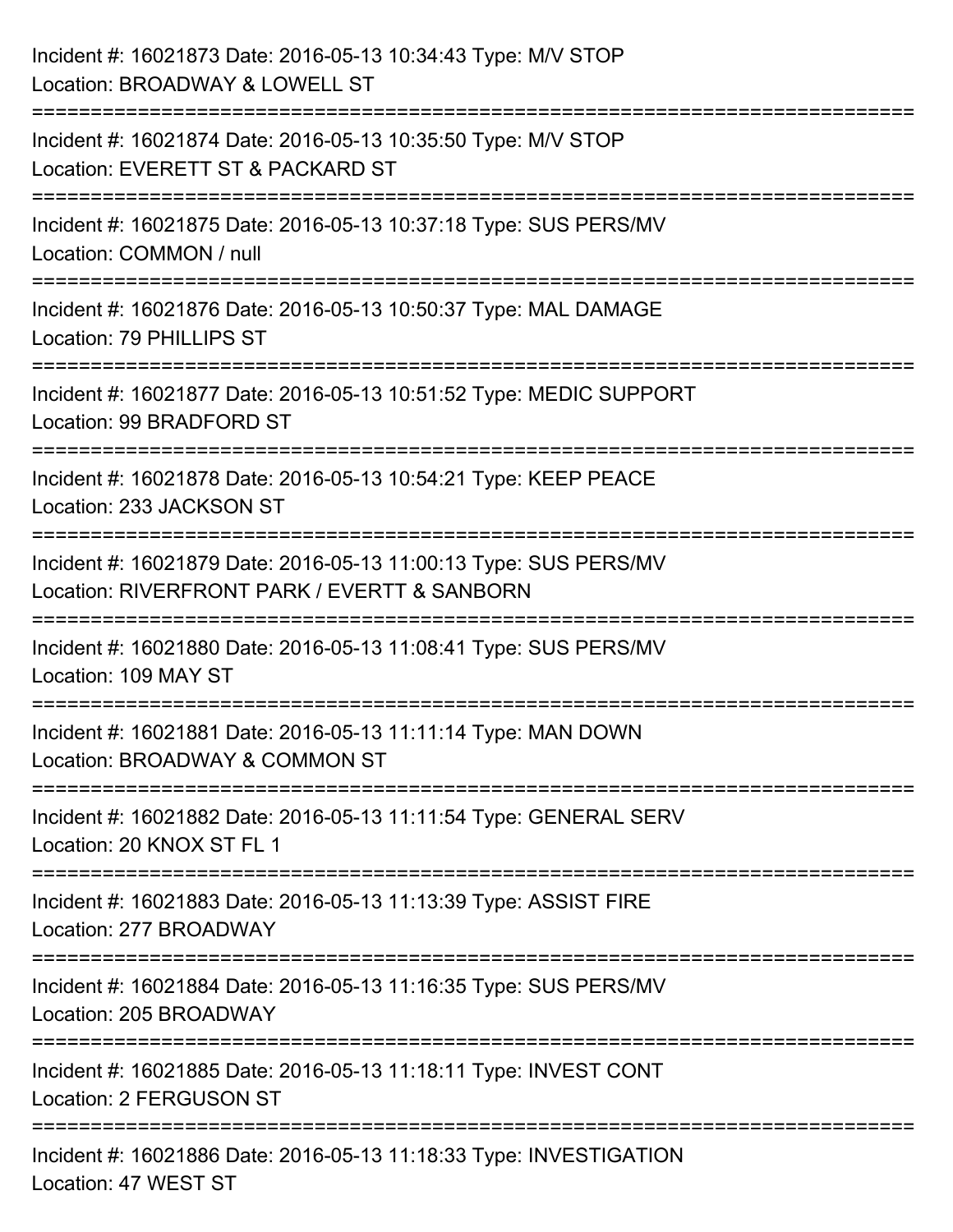| Incident #: 16021887 Date: 2016-05-13 11:19:06 Type: SHOPLIFTING<br>Location: MARSHALLS / 73 WINTHROP AV                    |
|-----------------------------------------------------------------------------------------------------------------------------|
| Incident #: 16021888 Date: 2016-05-13 11:24:18 Type: SUS PERS/MV<br>Location: 205 BROADWAY                                  |
| Incident #: 16021889 Date: 2016-05-13 11:26:49 Type: INVEST CONT<br><b>Location: 1 GENERAL ST</b>                           |
| Incident #: 16021890 Date: 2016-05-13 11:38:55 Type: INVEST CONT<br>Location: 81 RAILROAD ST                                |
| Incident #: 16021891 Date: 2016-05-13 11:47:59 Type: ASSSIT OTHER PD<br>Location: 33 HAMLET ST                              |
| Incident #: 16021892 Date: 2016-05-13 11:48:29 Type: INVEST CONT<br>Location: 47 WEST ST                                    |
| Incident #: 16021893 Date: 2016-05-13 11:52:32 Type: M/V STOP<br>Location: ABBOTT ST & OSGOOD ST                            |
| Incident #: 16021894 Date: 2016-05-13 11:55:10 Type: INVESTIGATION<br>Location: 90 LOWELL ST                                |
| Incident #: 16021895 Date: 2016-05-13 11:57:09 Type: B&E/PAST<br>Location: 25 HANCOCK ST #1                                 |
| Incident #: 16021896 Date: 2016-05-13 12:00:11 Type: M/V STOP<br>Location: LORING ST & SALEM ST                             |
| Incident #: 16021897 Date: 2016-05-13 12:01:31 Type: SEX OFF. PAST<br>Location: 107 ABBOTT ST                               |
| Incident #: 16021898 Date: 2016-05-13 12:11:42 Type: MAL DAMAGE<br>Location: FLO BARBER SHOP / 349 LAWRENCE ST              |
| ==========================<br>Incident #: 16021899 Date: 2016-05-13 12:28:09 Type: LIC PLATE STO<br>Location: 237 ERVING AV |
| Incident #: 16021900 Date: 2016-05-13 12:41:49 Type: ANIMAL COMPL<br>Location: 34 WEST ST                                   |

===========================================================================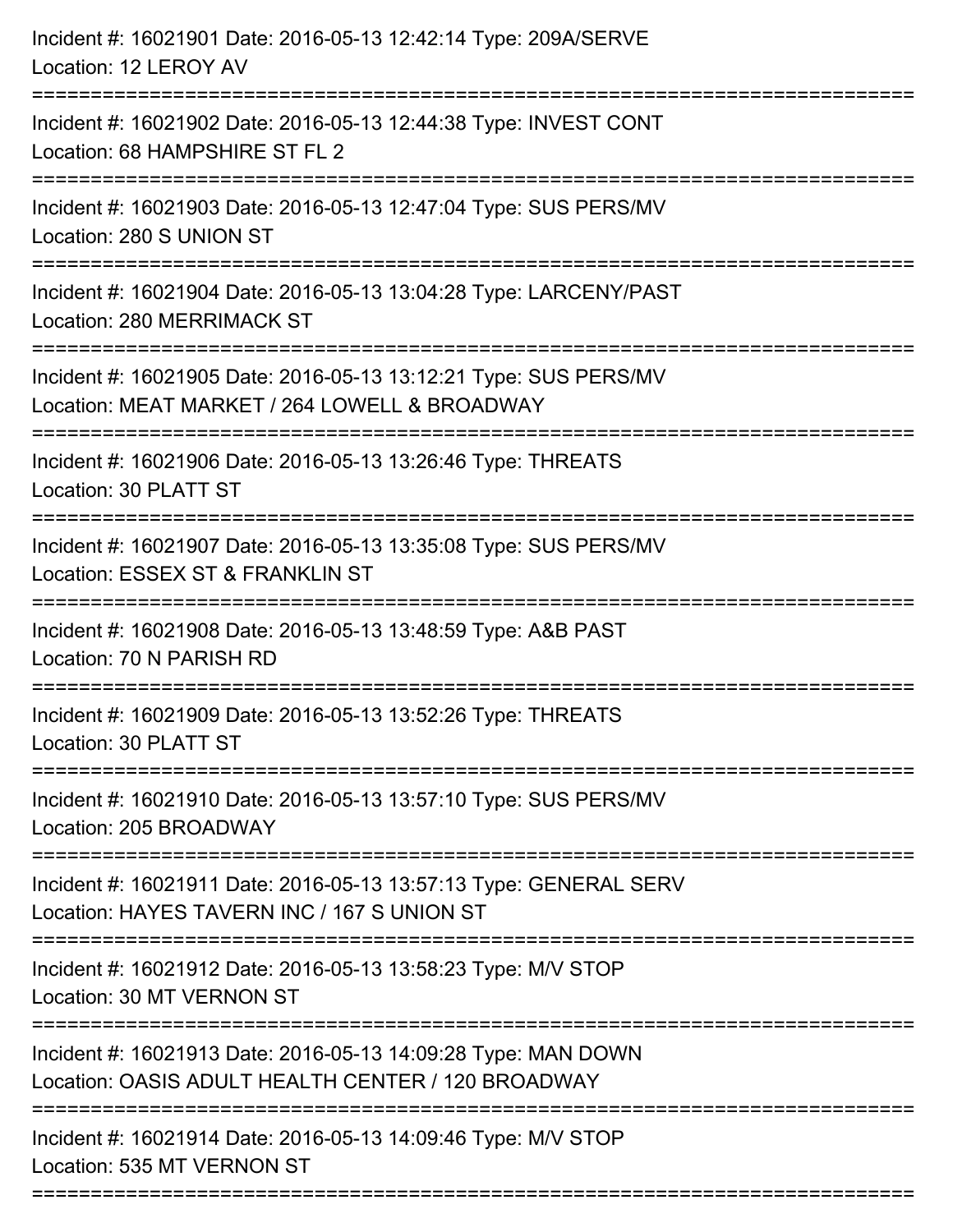| Location: AMESBURY ST & CANAL ST                                                                                                        |
|-----------------------------------------------------------------------------------------------------------------------------------------|
| Incident #: 16021916 Date: 2016-05-13 14:27:58 Type: DOMESTIC/PROG<br>Location: 108 SUNSET AV #2                                        |
| Incident #: 16021918 Date: 2016-05-13 14:29:04 Type: SUS PERS/MV<br>Location: 11 EMBANKMENT RD                                          |
| Incident #: 16021917 Date: 2016-05-13 14:29:08 Type: LOST PROPERTY<br>Location: 90 LOWELL ST                                            |
| Incident #: 16021919 Date: 2016-05-13 14:32:10 Type: TRESPASSING<br>Location: LAUNDROMAT / 280 S UNION ST<br>-------------------------- |
| Incident #: 16021920 Date: 2016-05-13 14:33:02 Type: SUS PERS/MV<br>Location: 49 EUTAW ST                                               |
| Incident #: 16021921 Date: 2016-05-13 14:33:32 Type: SUS PERS/MV<br>Location: OREGON AV & TOWER HILL ST                                 |
| Incident #: 16021922 Date: 2016-05-13 14:42:44 Type: MAL DAMAGE<br>Location: 550 BROADWAY #305                                          |
| Incident #: 16021923 Date: 2016-05-13 14:54:49 Type: M/V STOP<br>Location: 172 EVERETT ST                                               |
| Incident #: 16021926 Date: 2016-05-13 14:56:32 Type: M/V STOP<br>Location: AMESBURY ST & LOWELL ST                                      |
| =========================<br>Incident #: 16021925 Date: 2016-05-13 14:56:47 Type: INVEST CONT<br>Location: 75 WINTHROP AV               |
| Incident #: 16021927 Date: 2016-05-13 15:16:27 Type: A&B PAST<br>Location: TARBOX SCHOOL / 59 ALDER ST                                  |
| Incident #: 16021928 Date: 2016-05-13 15:30:45 Type: AUTO ACC/PI<br>Location: FALLS BRIDGE / null                                       |
| Incident #: 16021929 Date: 2016-05-13 15:34:41 Type: UNWANTEDGUEST<br>Location: 9 JORDAN ST                                             |

Incident #: 16021930 Date: 2016 05 15:47:53 Type: Sub-Sus PERS/MV<br>|-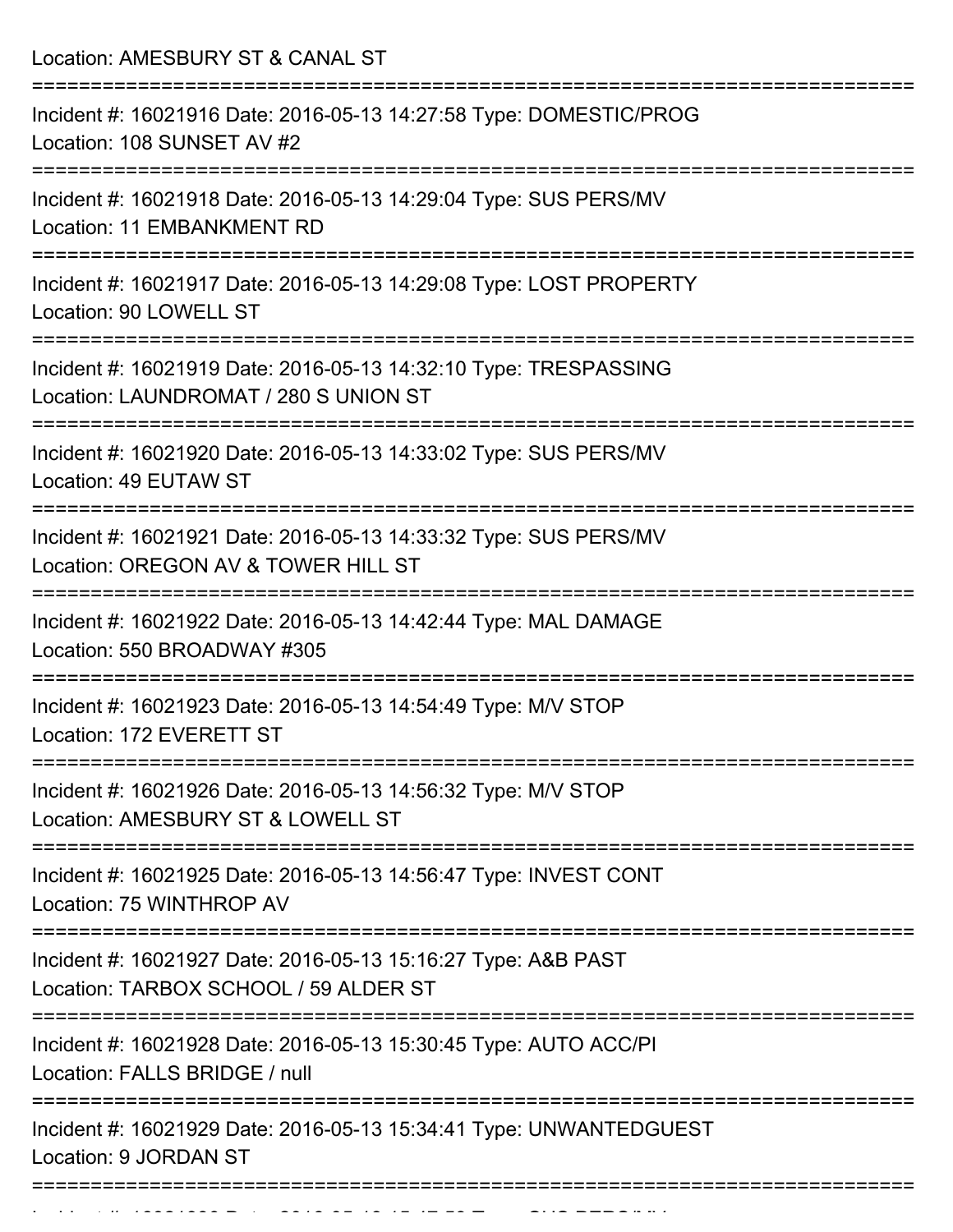Location: 19 BLAKELIN ST

| Incident #: 16021931 Date: 2016-05-13 15:51:10 Type: M/V STOP<br>Location: PHILLIPS ST & SALEM ST                                                                   |
|---------------------------------------------------------------------------------------------------------------------------------------------------------------------|
| Incident #: 16021933 Date: 2016-05-13 16:10:47 Type: AUTO ACC/PI<br>Location: MARSTON ST & PROSPECT ST                                                              |
| Incident #: 16021932 Date: 2016-05-13 16:11:27 Type: INVEST CONT<br>Location: 17 WILLOUGHBY ST                                                                      |
| Incident #: 16021934 Date: 2016-05-13 16:13:55 Type: DRUG VIO<br>Location: 131 SPRINGFIELD ST                                                                       |
| Incident #: 16021935 Date: 2016-05-13 16:16:25 Type: SUS PERS/MV<br>Location: 24 CONGRESS ST                                                                        |
| Incident #: 16021936 Date: 2016-05-13 16:19:00 Type: DISORDERLY<br>Location: 84 KINGSTON ST                                                                         |
| Incident #: 16021937 Date: 2016-05-13 16:20:57 Type: AUTO ACC/NO PI<br>Location: MARKET ST & PARKER ST                                                              |
| Incident #: 16021938 Date: 2016-05-13 16:28:02 Type: A&B PROG<br>Location: 48 ATKINSON ST FL 1                                                                      |
| Incident #: 16021939 Date: 2016-05-13 16:28:10 Type: STOL/MV/PAS<br>Location: 81 WEST ST                                                                            |
| Incident #: 16021940 Date: 2016-05-13 16:31:40 Type: LARCENY/PAST<br>Location: 73 WINTHROP AV                                                                       |
| ===========================<br>Incident #: 16021941 Date: 2016-05-13 16:34:00 Type: LARCENY/PAST<br>Location: 628 LOWELL ST                                         |
| =======================<br>==================================<br>Incident #: 16021942 Date: 2016-05-13 16:40:39 Type: M/V STOP<br>Location: COMMON ST & LAWRENCE ST |
| Incident #: 16021943 Date: 2016-05-13 16:50:22 Type: FIGHT<br>Location: COMMON ST & JACKSON ST                                                                      |
|                                                                                                                                                                     |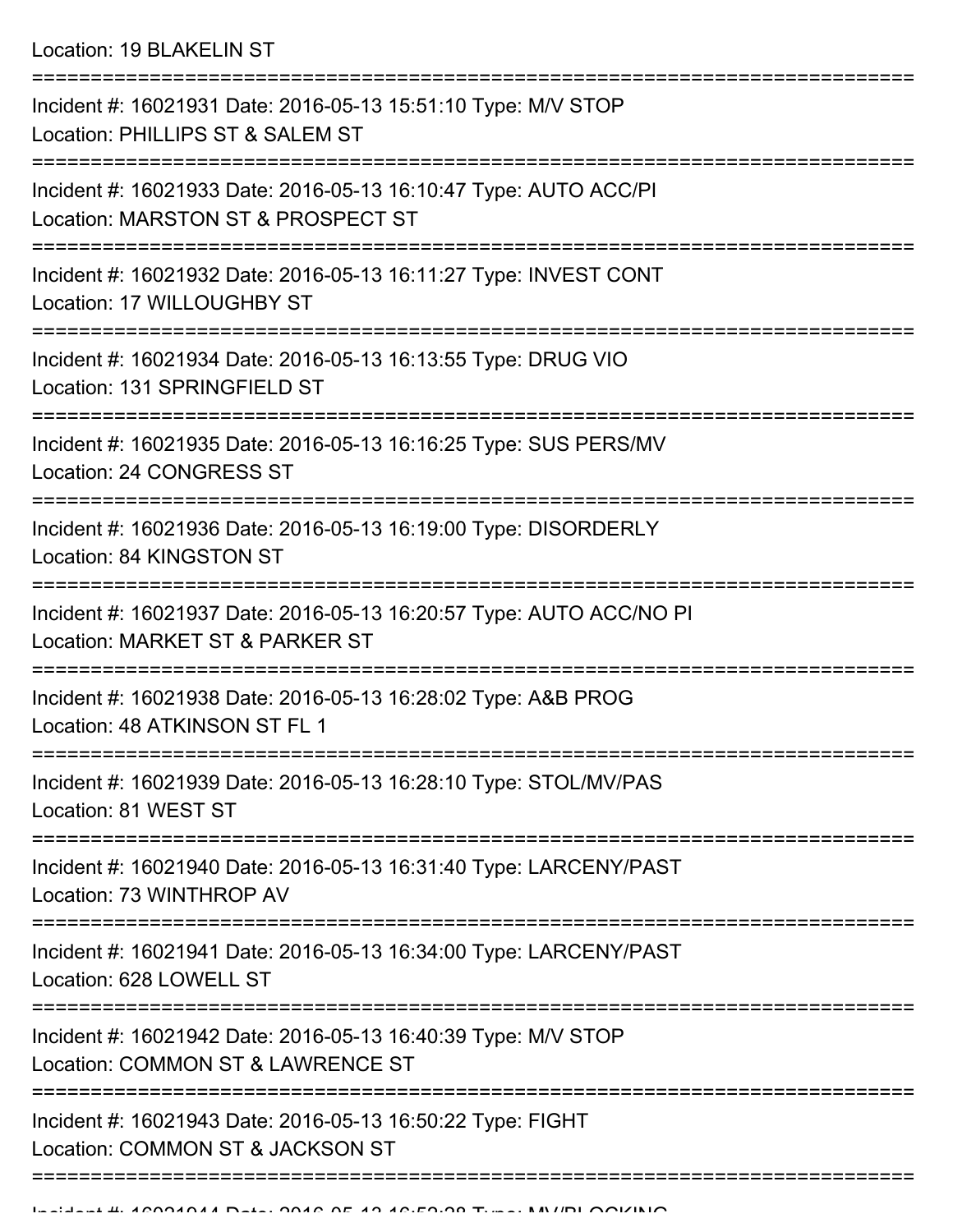| Location: 20 BODWELL ST                                                                                                         |
|---------------------------------------------------------------------------------------------------------------------------------|
| Incident #: 16021945 Date: 2016-05-13 17:01:06 Type: TOW OF M/V<br>Location: 29 OLIVE AV                                        |
| Incident #: 16021946 Date: 2016-05-13 17:03:11 Type: DRUG VIO<br>Location: WENDY'S / 99 WINTHROP AV<br>:======================= |
| Incident #: 16021947 Date: 2016-05-13 17:10:47 Type: SEIZED PROP<br>Location: 133 MARGIN ST                                     |
| Incident #: 16021948 Date: 2016-05-13 17:13:29 Type: DRUG VIO<br>Location: BURLINGTON ST & S BOWDOIN ST                         |
| Incident #: 16021949 Date: 2016-05-13 17:21:44 Type: SUS PERS/MV<br>Location: AMHERST ST & CASTLE ST                            |
| Incident #: 16021950 Date: 2016-05-13 17:35:46 Type: NOTIFICATION<br>Location: 135 WILLOW ST                                    |
| Incident #: 16021951 Date: 2016-05-13 17:36:45 Type: M/V STOP<br>Location: LOWELL ST & MARGIN ST                                |
| Incident #: 16021952 Date: 2016-05-13 17:47:09 Type: NOISE ORD<br>Location: CRONIN PARK / JUNIPER ST                            |
| Incident #: 16021953 Date: 2016-05-13 18:00:54 Type: M/V STOP<br>Location: LESLIE ST & WOODLAND ST                              |
| Incident #: 16021954 Date: 2016-05-13 18:08:01 Type: AUTO ACC/PI<br>Location: 78 EXETER ST                                      |
| Incident #: 16021955 Date: 2016-05-13 18:09:59 Type: DISTURBANCE<br>Location: 22 STATE ST                                       |
| Incident #: 16021956 Date: 2016-05-13 18:10:41 Type: M/V STOP<br>Location: HAMPSHIRE ST & HAVERHILL ST                          |
| Incident #: 16021957 Date: 2016-05-13 18:11:38 Type: M/V STOP<br>Location: BROADWAY & MANCHESTER ST                             |
|                                                                                                                                 |

Incident #: 16021958 Date: 2016-05-13 18:12:16 Type: M/V STOP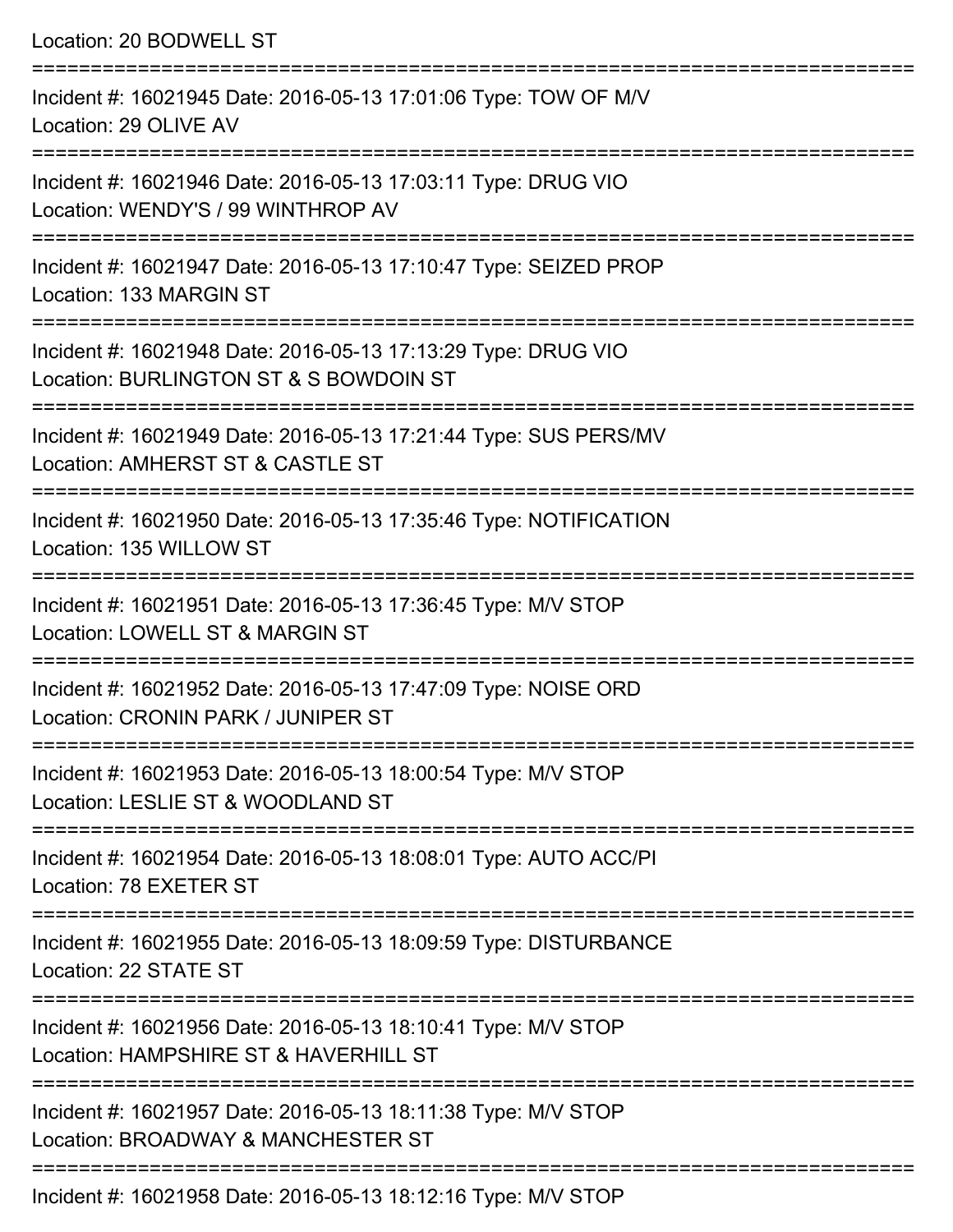| Incident #: 16021959 Date: 2016-05-13 18:16:35 Type: ASSSIT OTHER PD<br>Location: RIVERSIDE HOUSE OF PIZZA / 8 S BROADWAY |
|---------------------------------------------------------------------------------------------------------------------------|
| Incident #: 16021960 Date: 2016-05-13 18:18:59 Type: M/V STOP<br>Location: 457 HAVERHILL ST                               |
| Incident #: 16021961 Date: 2016-05-13 18:28:38 Type: NOISE ORD<br>Location: 65 UNION ST #413                              |
| Incident #: 16021962 Date: 2016-05-13 18:34:43 Type: SUS PERS/MV<br>Location: 700 ESSEX ST                                |
| Incident #: 16021963 Date: 2016-05-13 18:35:26 Type: COURT DOC SERVE<br>Location: 47 CAMDEN ST                            |
| Incident #: 16021964 Date: 2016-05-13 18:35:53 Type: MEDIC SUPPORT<br>Location: 42 CANTON ST                              |
| Incident #: 16021965 Date: 2016-05-13 18:43:21 Type: EXTRA SURVEIL<br><b>Location: STATE ST</b>                           |
| Incident #: 16021966 Date: 2016-05-13 18:46:49 Type: DISTURBANCE<br>Location: 97 KNOX ST                                  |
| Incident #: 16021967 Date: 2016-05-13 18:53:37 Type: M/V STOP<br>Location: 50 COMMON ST                                   |
| Incident #: 16021968 Date: 2016-05-13 18:54:32 Type: LOST PROPERTY<br>Location: 169 HAVERHILL ST                          |
| Incident #: 16021969 Date: 2016-05-13 19:00:05 Type: EXTRA SURVEIL<br><b>Location: STATE ST</b>                           |
| Incident #: 16021970 Date: 2016-05-13 19:13:41 Type: RECOV/STOL/MV<br>Location: 71 HOWARD ST                              |
| Incident #: 16021971 Date: 2016-05-13 19:24:33 Type: M/V STOP<br>Location: GRAFTON ST & WINTHROP AV                       |
| Incident #: 16021972 Date: 2016-05-13 19:32:16 Type: M/V STOP                                                             |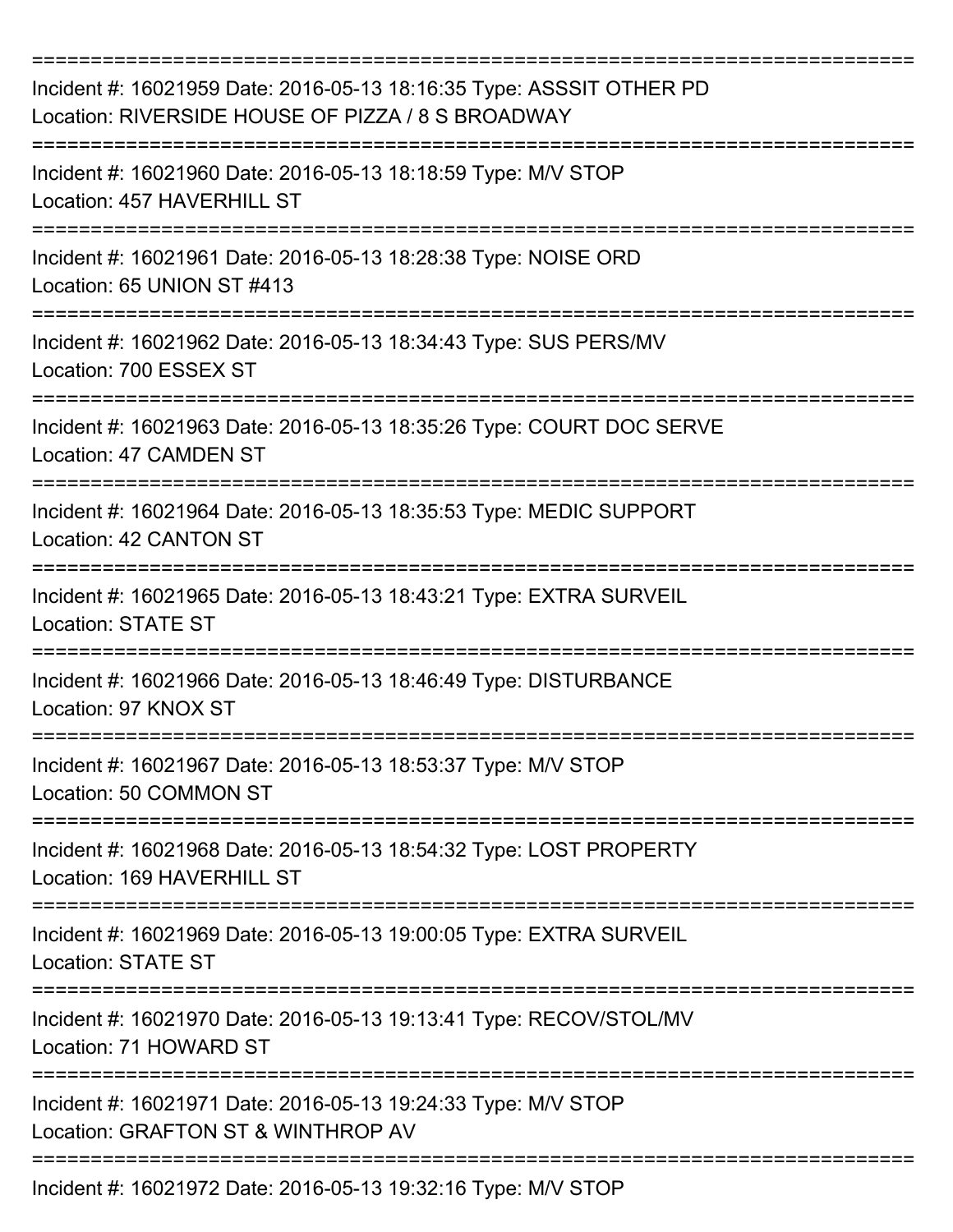| Incident #: 16021973 Date: 2016-05-13 19:37:55 Type: M/V STOP<br>Location: LAWRENCE ST & OAK ST                |
|----------------------------------------------------------------------------------------------------------------|
| Incident #: 16021974 Date: 2016-05-13 19:38:13 Type: M/V STOP<br>Location: GRAFTON ST & WINTHROP AV            |
| Incident #: 16021975 Date: 2016-05-13 19:55:07 Type: AUTO ACC/PI<br>Location: RIVER POINTE WY & WINTHROP AV    |
| Incident #: 16021976 Date: 2016-05-13 19:58:41 Type: STOL/MV/PAS<br>Location: 72 BYRON AV                      |
| Incident #: 16021977 Date: 2016-05-13 19:59:47 Type: TRESPASSING<br>Location: DEMOULAS MARKET / 700 ESSEX ST   |
| Incident #: 16021978 Date: 2016-05-13 20:00:23 Type: SUS PERS/MV<br>Location: 38C LEBANON ST                   |
| Incident #: 16021979 Date: 2016-05-13 20:03:43 Type: DRUG OVERDOSE<br>Location: ATTEMPTED / 33 JUNIPER ST FL 1 |
| Incident #: 16021980 Date: 2016-05-13 20:08:03 Type: AUTO ACC/NO PI<br>Location: 115 BERKELEY ST               |
| Incident #: 16021981 Date: 2016-05-13 20:17:29 Type: MEDIC SUPPORT<br>Location: 147 FERRY ST                   |
| Incident #: 16021982 Date: 2016-05-13 20:24:18 Type: NOISE ORD<br>Location: 475 HAVERHILL ST                   |
| Incident #: 16021983 Date: 2016-05-13 20:27:47 Type: DISTURBANCE<br>Location: VALLEY FORUM / 654 S UNION ST    |
| Incident #: 16021984 Date: 2016-05-13 20:38:30 Type: ABAND MV<br>Location: EVERETT ST & SANBORN ST             |
| Incident #: 16021985 Date: 2016-05-13 20:42:45 Type: CK WELL BEING<br>Location: 2 SPRINGFIELD ST #9            |
| Incident #: 16021986 Date: 2016-05-13 20:57:26 Type: MISSING PERS                                              |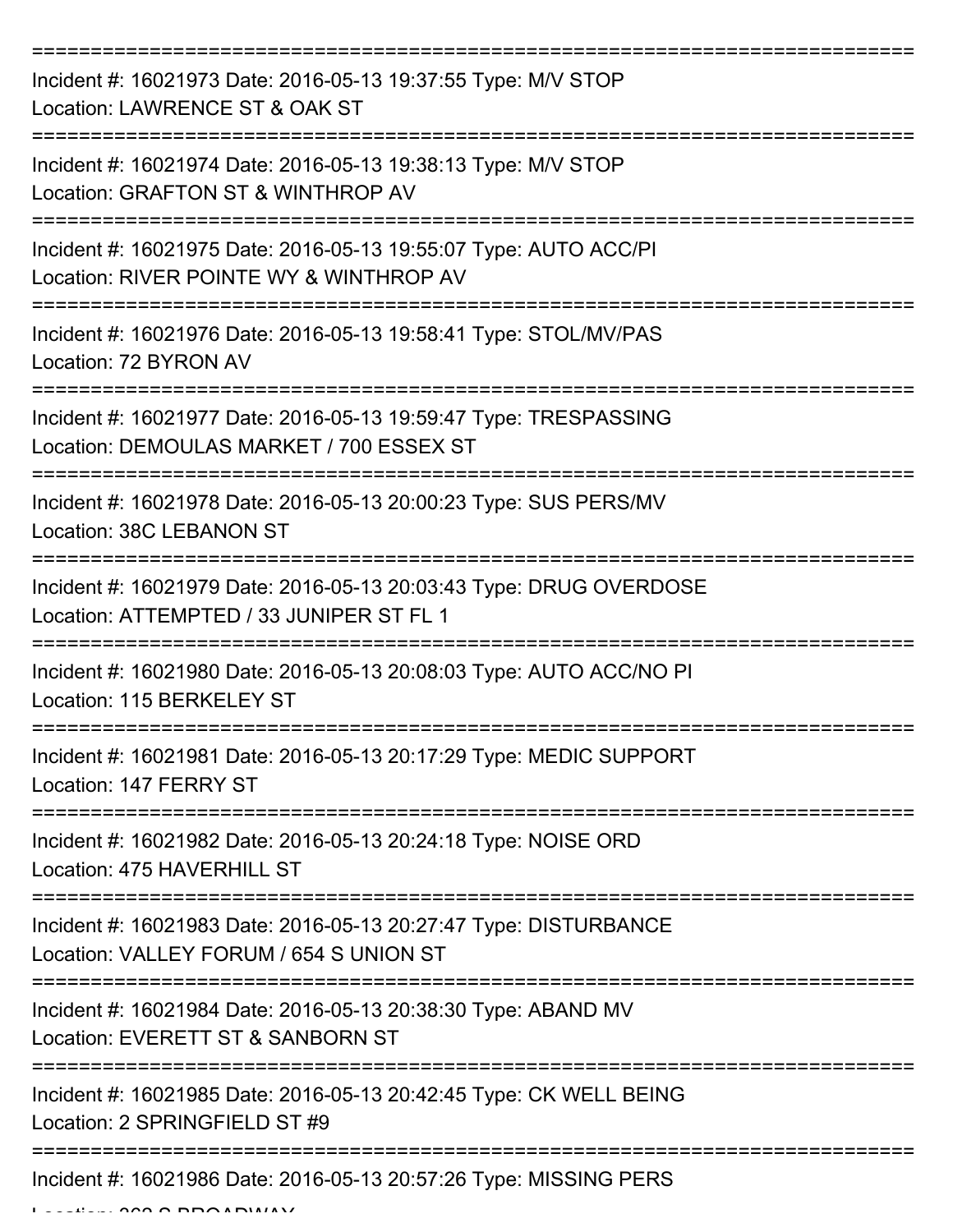| Incident #: 16021987 Date: 2016-05-13 21:03:23 Type: EXTRA SURVEIL<br><b>Location: STATE ST</b>         |
|---------------------------------------------------------------------------------------------------------|
| Incident #: 16021988 Date: 2016-05-13 21:18:08 Type: GENERAL SERV<br>Location: HANCOCK ST & MELROSE TER |
| Incident #: 16021989 Date: 2016-05-13 21:23:32 Type: SUS PERS/MV<br>Location: BOXFORD ST & WINTHROP AV  |
| Incident #: 16021990 Date: 2016-05-13 21:23:36 Type: CK WELL BEING<br>Location: 86 PHILLIPS ST FL 1     |
| Incident #: 16021991 Date: 2016-05-13 21:29:07 Type: NOISE ORD<br>Location: 425 MARKET ST               |
| Incident #: 16021992 Date: 2016-05-13 21:31:27 Type: DISORDERLY<br>Location: 685 ESSEX ST               |
| Incident #: 16021993 Date: 2016-05-13 21:38:38 Type: M/V STOP<br>Location: BROADWAY & COMMON ST         |
| Incident #: 16021994 Date: 2016-05-13 21:42:42 Type: MISSING PERS<br>Location: 85 WARREN ST             |
| Incident #: 16021995 Date: 2016-05-13 21:51:52 Type: GENERAL SERV<br>Location: SONIC / WINTHROP AV      |
| Incident #: 16021996 Date: 2016-05-13 22:00:27 Type: SPECIAL CHECK<br>Location: BODWELL ST & MARGIN ST  |
| Incident #: 16021998 Date: 2016-05-13 22:09:06 Type: MEDIC SUPPORT<br>Location: 32 LAWRENCE ST #15A     |
| Incident #: 16021997 Date: 2016-05-13 22:09:23 Type: NOISE ORD<br>Location: 48 TRENTON ST               |
| Incident #: 16021999 Date: 2016-05-13 22:19:09 Type: M/V STOP<br><b>Location: CANAL ST</b>              |
| Incident #: 16022000 Date: 2016-05-13 22:26:53 Type: DISTURBANCE                                        |